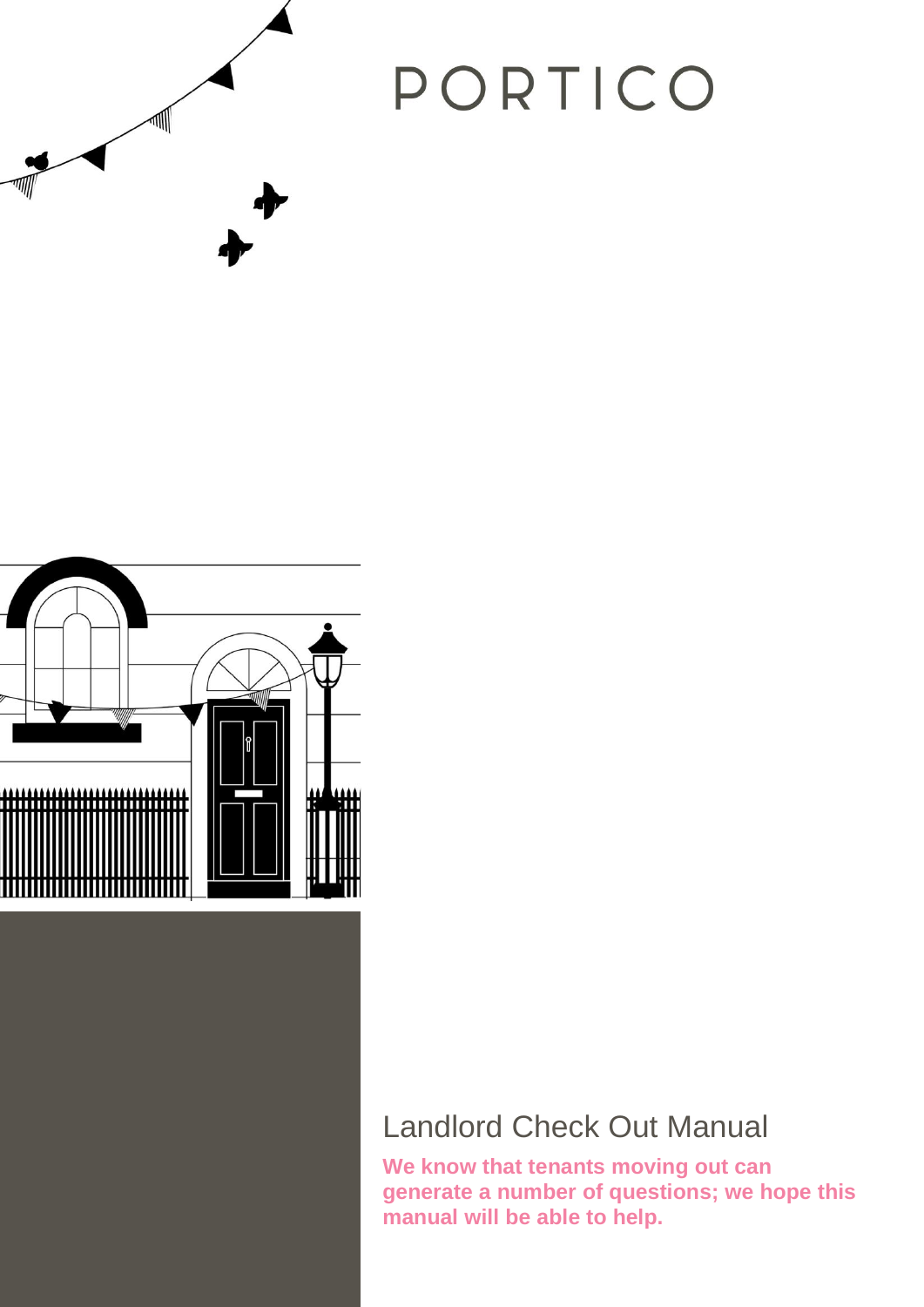### Landlord Check Out Manual

#### AS SOON AS WE KNOW YOUR TENANT IS LEAVING

#### Marketing

Our lettings team will be in contact to discuss our marketing strategy. Your property will be immediately placed back into our lettings portfolio, unless you advise us otherwise. We will ensure that your property is advertised on our website and various property portals and we will start contacting prospective applicants immediately.

We will advise your tenants that we may erect a "To Let" board outside the property (to maximise exposure) and ask for their assistance in access for viewings.

We like to leave approximately 5 working days from the end of tenancy and the property next becoming available. This normally allows enough time to ensure that any work needed between tenancies is completed before an updated inventory is carried out and new tenants move in.

Should you wish to undertake any larger works during the vacant period please contact us so we can adjust the availability date accordingly and to discuss if we can help.

#### Keys

Our lettings team will require access to the property for viewings, which may necessitate the cutting of another set of keys. Keys will be cut only if absolutely necessary, the cost of which will appear on your next statement.

If you are not re-letting the property, please make contact with us once the check out has been carried out and all necessary works have been completed in order to make arrangements for the collection of keys.

#### Energy Performance Certificates

Legislation requires properties to be marketed with the benefit of an Energy Performance Certificate. From 1st April 2020 a property's EPC rating must be A-E or have a valid exemption. To let, renew or extend a tenancy without an A-E rating or a valid exemption could lead to some very substantial fines. In addition, if a Section 21 Notice to gain possession of the property is served, without a valid EPC or an exemption in place, the notice may be deemed invalid.

We can arrange this for you, contact your local branch for further details.

#### Electrical Installation Condition Report

To guarantee compliance with the strict requirements of the Electrical Safety Standards in the Private Rented Sector (England) Regulations 2020, all new lets must have a valid Electrical Installation Condition Report (EICR) to ensure fixed electrical installations at the property have been inspected. The EICR will be valid for 5 years.

Proven breaches of the regulations could result in the local housing authority imposing a financial penalty of up to £30,000.

We can arrange this for you, contact your local branch for further details.

#### Gas Safety Record

If you have gas at the property, you may already have a current valid gas safety record. However, if you replace any gas appliances or boilers between tenancies you will need to obtain a new gas safety record. If the current record expires before new tenants are due to move in, we recommend that this is carried out at least 5 days before the proposed start date, just in case any works are required.

We can arrange this for you, contact your local branch for further details.

#### Refurbishing the property between tenancies.

Any works carried out can help relet the property; and may even result in an increase to the advertised rent. Let us know what you are planning, not only can we use this information to help let the property when carrying out viewings, but we may also be able to assist you.

We have a bank of experienced and referenced contractors. We may also be able to help project manage any refurbishments for you. Contact our Property Management teams for further information. (Please refer to Terms of Business and Fee Schedule for costs.).

#### What happens to the utilities?

We will endeavour to inform gas, electricity, and water suppliers of the meter readings. Utility providers and the council tax department will be sent the tenant's forwarding address for the closing accounts. Utility accounts will be returned to the landlord's name until the start of a new tenancy.

*Note: Whilst notifications will be sent to the utility companies, we cannot guarantee they will act on our instructions.*

#### Telephone/Broadband

Many tenants do not require a landline. You should therefore be aware that when you eventually take back final possession of the property, any numbers may have been lost and in some cases there may no longer be a landline assigned to the property.

If you are returning to the property and you are a Virgin Media customer, we may be able to help you transfer your account. Alternatively, as a preferred partner of Virgin Media, we may be able to arrange a special deal for you! Why not give us a call?

#### Winter Protection

If your tenants vacate during the winter months (1st October - 1st April) we will endeavour to leave the heat set on low in order to protect the pipes from freezing.

#### **Insurance**

Buildings and contents insurance policies should be checked to ensure compliance; any breach could render the insurance invalid. Some insurance companies insist that water systems are drained down whilst a property is empty. Please inform us immediately if this is a requirement. Any costs relating to heating and system draining are charged to the landlord.

If your property is empty for a period of time insurance policies should be checked to ensure compliance. Many policies insist on regular visits and stipulate minimum periods of occupancy to ensure cover is valid. A Vacant Property Service is available which will ensure compliance with most insurance policies with respect to regular, recorded visits. We will clear the inevitable pile-up of mail, check each room, report on the condition of the garden and make appropriate recommendations. Contact us to see if we can help.

As a landlord, you'll want to protect your rental property should the worst happen – do you currently have the right amount of cover? What level of cover do you need?

Your landlord insurance will be different depending whether your rental property is freehold or leasehold. The number of properties you have may also make a difference (you could be eligible for discounted premiums when you have a portfolio of properties).

Bode Insurance Solutions, an insurance intermediary company within the Leaders Romans Group has made arrangements with specialist intermediary Uinsure so you can compare a number of specialist landlord insurers who provide similar cover and select the insurer which offers the most competitive price. To get a quote, simply visit [https://portico.uinsure.co.uk/,](https://portico.uinsure.co.uk/) call 01903 890 044 (calls are charged at your local rate) or ask in branch for details.

*Leaders Limited t/a Portico Property is an introducer appointed representative of Bode Insurance Solutions (company no 03101637) Registered Address: Crowthorne House, Nine Mile Ride, Wokingham, Berkshire, RG40 3GZ. Bode Insurance Services Limited are authorised and regulated by the Financial Conduct Authority (FCA)under firm reference 313541. You may check this on the Financial Services Register by visiting the FCA's website* <https://register.fca.org.uk/s/> *or by contacting the FCA on 0800 11 6768*

If the property is no longer available for letting, all the taps and showers should be run and WC's flushed before use.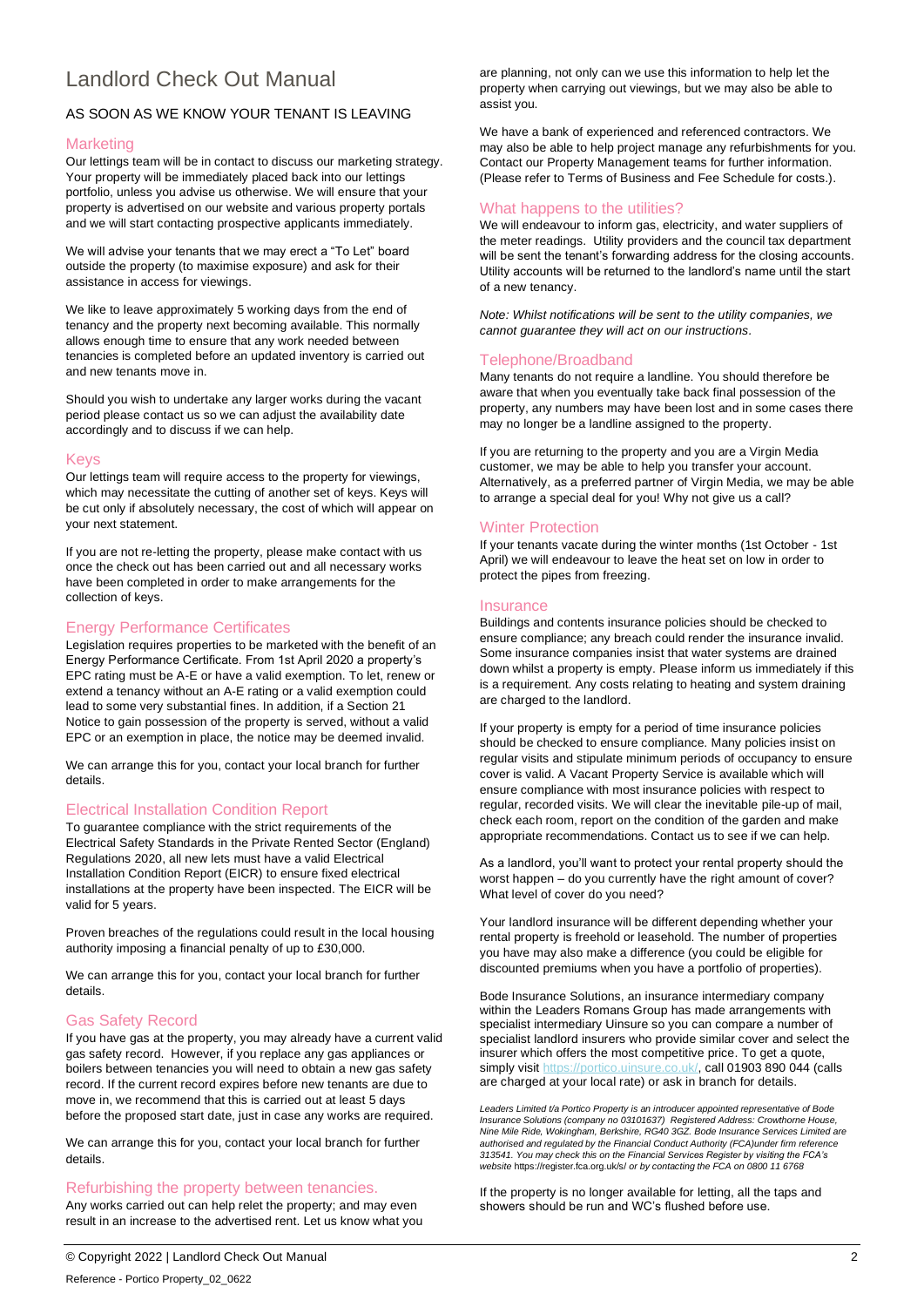#### AFTER THE CHECK OUT

#### What happens on the day of check out?

Check outs usually take place on the last day of the tenancy or on the next working day, if the tenancy ends on a weekend or a Bank Holiday.

The check out is undertaken by a trained and experienced Inventory Clerk. They will carefully check the property against the ingoing inventory, taking into account fair wear and tear. Unfortunately, appliances will not and cannot be tested for operational use during check out. We ask that you refrain from entering the property until after the tenants have vacated and the check out report compiled. Entering the property before this may affect any claims that might otherwise be made against the tenant.

#### What happens after check out?

The Inventory Clerk produces a detailed report, noting the condition of the property. The report covers two areas of responsibility; items of tenant responsibility and items of maintenance for the landlord's attention (as well as any recommendations).

We aim to send the report to you within 48 hours of the check out via our Deposit Portal. We will then contact you to discuss any areas of concern before instructing any contractors and liaising with your tenants. If we are unable to contact you, we will of course take the necessary steps in your best interest.

#### What if there are any damages?

As the tenant's deposit is held as stakeholder, the deposit, by mutual agreement between the parties, can be charged to restore or compensate for damages in excess of fair wear and tear. Betterment is not permitted. Where possible we will notify you via our Deposit Portal of our findings and send this to you for approval.

#### What is fair wear and tear and betterment?

Legal definition: damage to the property caused by the natural effects of time and normal human usage. This may include chipped or broken china or lost teaspoons that the landlord would be expected to replace. The rule of thumb is that wear and tear is not dirt; if it can be rubbed off or removed then it is not fair wear and tear.

Betterment means improvement. It is unreasonable to expect the property to be in better condition than it was at the start of the tenancy. The tenant cannot be charged to improve a property.

#### What does stakeholder mean?

As the tenant's deposit is held as stakeholder, the deposit, by mutual agreement between the parties, can be charged to restore or compensate for damages in excess of fair wear and tear. Betterment is not permitted.

#### Instructing contractors

We will instruct contractors to carry out any necessary agreed works immediately following the check out. Therefore, it is vital that we are notified if our contractors should not be instructed to carry out any work. Fully qualified contactors and valid invoices must be received for any work chargeable to the tenant against the tenancy deposit.

It is standard practice for the costs of works to be initially charged to the landlord's account. As and when the costs are finalised and agreed with the tenant, the landlord will be reimbursed from the tenant's deposit or from the No Deposit Option Scheme (terms apply). It may be necessary to contact you for funds before we are able to proceed with any works. Where necessary we may retain a float from the last month's rent to help with these costs until any claim can be finalised with your tenant.

#### When will my tenant's deposit be returned? (Standard deposit)

We endeavour to return any undisputed tenancy deposit within 10 working days.

#### What if the tenant does not agree with the costs?

Where we hold a deposit the tenant has up to 90 days, from the end of the tenancy to submit a dispute to the Tenancy Deposit Scheme (TDS) in order to benefit from the free adjudication service. If the deposit is held in an alternative scheme the tenants will need to refer to the individual scheme rules for raising a dispute.

Under the No Deposit Option (NDO) – Leaders Romans Group indemnify you, the landlord, for any damage or dilapidations arising under the tenancy where the limit of indemnity will be a sum equivalent to 7 weeks rent under the tenancy (terms apply). In the event of a dispute, your tenant has the option to refer the matter to adjudication; we will of course submit any evidence on your behalf. We will contact you accordingly should we need any additional information. Should we not hear from the tenant or the tenant does not raise a formal dispute within a satisfactory timescale, then we will assess each potential dispute and where necessary will proceed to a formal dispute. The adjudicator's decision is final on all disputes submitted.

#### What happens if my tenants have a Letter of Guarantee?

Corporate tenancies on occasion guarantee a tenancy deposit by letter. The check out report will be sent to the company. Once agreement is reached and the work is carried out, monies will be claimed from the company tenant. Where a new tenancy is due to start, the check out work is completed and charged to the landlord's account pending receipt of funds from the company.

#### What happens if my tenants have not paid their last month's rent?

Tenancy deposits are held in accordance with the tenancy agreement. If the deposit is protected under the Tenancy Deposit Scheme (TDS) or is covered by the No Deposit Option (NDO), the deposit will be used for cleaning and repairs and overdue rent, subject to the approval of both the landlord and tenant.

The landlord may also pursue the tenant though the Small Claims Court for any shortfall of rent (or dilapidations) not covered by the deposit indemnity or tenancy deposit.

#### Overpaid Rent

If tenants have made an overpayment of rent, they are due a rent refund. In order that tenants can be reimbursed the correct sum should be forwarded as soon as possible quoting the contract number on all correspondence. This cannot be held back to cover any potential costs at the end of the tenancy.

#### Is the Inventory updated?

Subject to your service level, we will update the inventory between tenancies. This ensures that an up to date and accurate record is kept of the property condition and contents. It is therefore very important to ensure we are informed of any changes made either during the tenancy or whilst the property is empty. (Please include a full and thorough description). If major refurbishment work is carried out between tenancies, it is necessary to remake the inventory.

#### My service level does not cover a check out?

If this is not included in your service level we may be able to help you with this process by discussing the options available. Please contact us for further details.

#### What is the Deposit Portal?

Where possible deposit negotiations are managed via our Deposit Portal when the deposit is registered with the TDS Insured Scheme or is a No Deposit option. This means that you and the tenant can log into the portal at any time to see where we are with regards to negotiations allowing for transparency and access 24/7.

If you plan to carry out your own check out, or we do not manage the property for you, you may need to discuss/agree deposit deductions with the tenant direct.